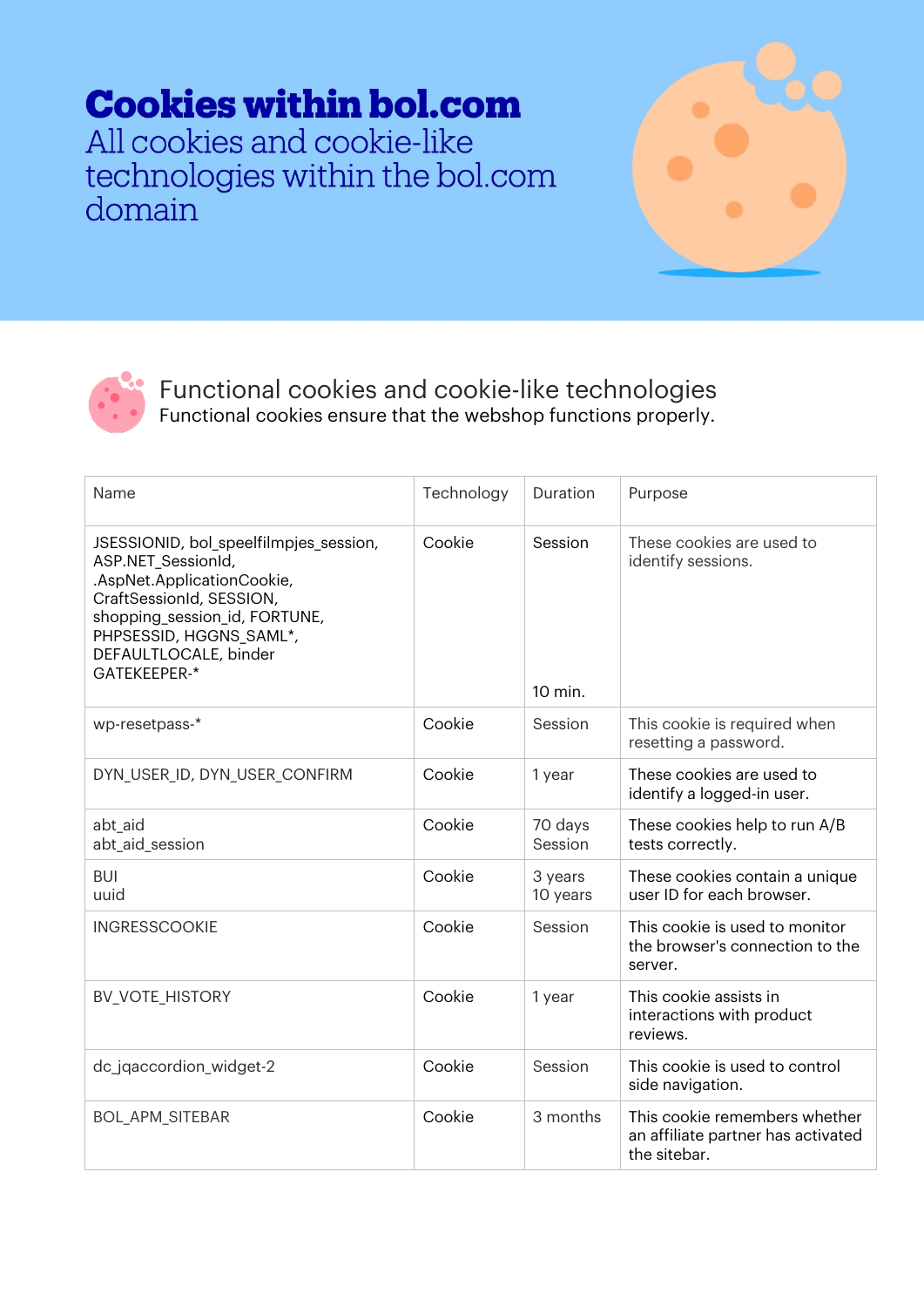| onequestion                                                                                                                          | Local<br>Storage | Persistent                                  | This cookie keeps track of the<br>dialogue with the chatbot.                                    |
|--------------------------------------------------------------------------------------------------------------------------------------|------------------|---------------------------------------------|-------------------------------------------------------------------------------------------------|
| chatrToken                                                                                                                           | Cookie           | Persistent                                  | This cookie is used to identify<br>chat users.                                                  |
| $\mathsf{P}$                                                                                                                         | Cookie           | Session                                     | This cookie stores the page<br>server number.                                                   |
| $px_+$                                                                                                                               | Cookie           | Session                                     | Cookies that start with px_help<br>to optimise the display on your<br>screen.                   |
| site-intro-viewed<br>alertSeenThisSession<br>mail_vwd                                                                                | Cookie           | 1 year<br>Session<br>3 months               | This cookie remembers whether<br>you have viewed a particular<br>part of the site.              |
| wordpress_test_cookie                                                                                                                | Cookie           | Session                                     | This cookie remembers whether<br>your browser accepts cookies.                                  |
| appState                                                                                                                             | Local<br>Storage | Persistent                                  | This technology keeps track of<br>page views.                                                   |
| shoppingContextChannel                                                                                                               | Cookie           | 1 day                                       | This cookie remembers whether<br>the header and footer should be<br>displayed.                  |
| language, ifcltr, iflc<br>wp-wpml_current_language<br>locale, pll_language                                                           | Cookie           | Session<br>1 day<br>1 year                  | These cookies remember your<br>language preference.                                             |
| Country, next-i18next                                                                                                                | Cookie           | 1 year                                      | These cookies determine which<br>country the content is tailored<br>to.                         |
| <b>SERVERID</b>                                                                                                                      | Cookie           | Session                                     | This cookie is used to support a<br>user session.                                               |
| bff                                                                                                                                  | Cookie           | 1 day                                       | This cookie stores the time of<br>the last visit to www.bol.com.                                |
| cui_cid                                                                                                                              | Cookie           | Session                                     | This cookie allows you to switch<br>from chat to email.                                         |
| tech-preloader-viewed,<br>hgob_acknowledged,<br>hideEmergencyNotificationBar<br>notification_modal_seen<br>introductionSeen<br>frNtn | Cookie           | Session<br>1 year<br>1000 days<br>9999 days | These cookies remember<br>whether a particular message<br>has already been shown.               |
| fdbk, storingen-closed,<br>contentstatus-disable-onboarding-v1,<br>bulkdelivery-family-tooltip                                       | Local<br>Storage | Persistent                                  |                                                                                                 |
| status                                                                                                                               | Cookie           | 5 years                                     | This cookie keeps track of the<br>status of a form to be filled out.                            |
| myass-*                                                                                                                              | Local<br>Storage | Persistent                                  | This technology is used to save<br>user preferences and the<br>configuration of a product list. |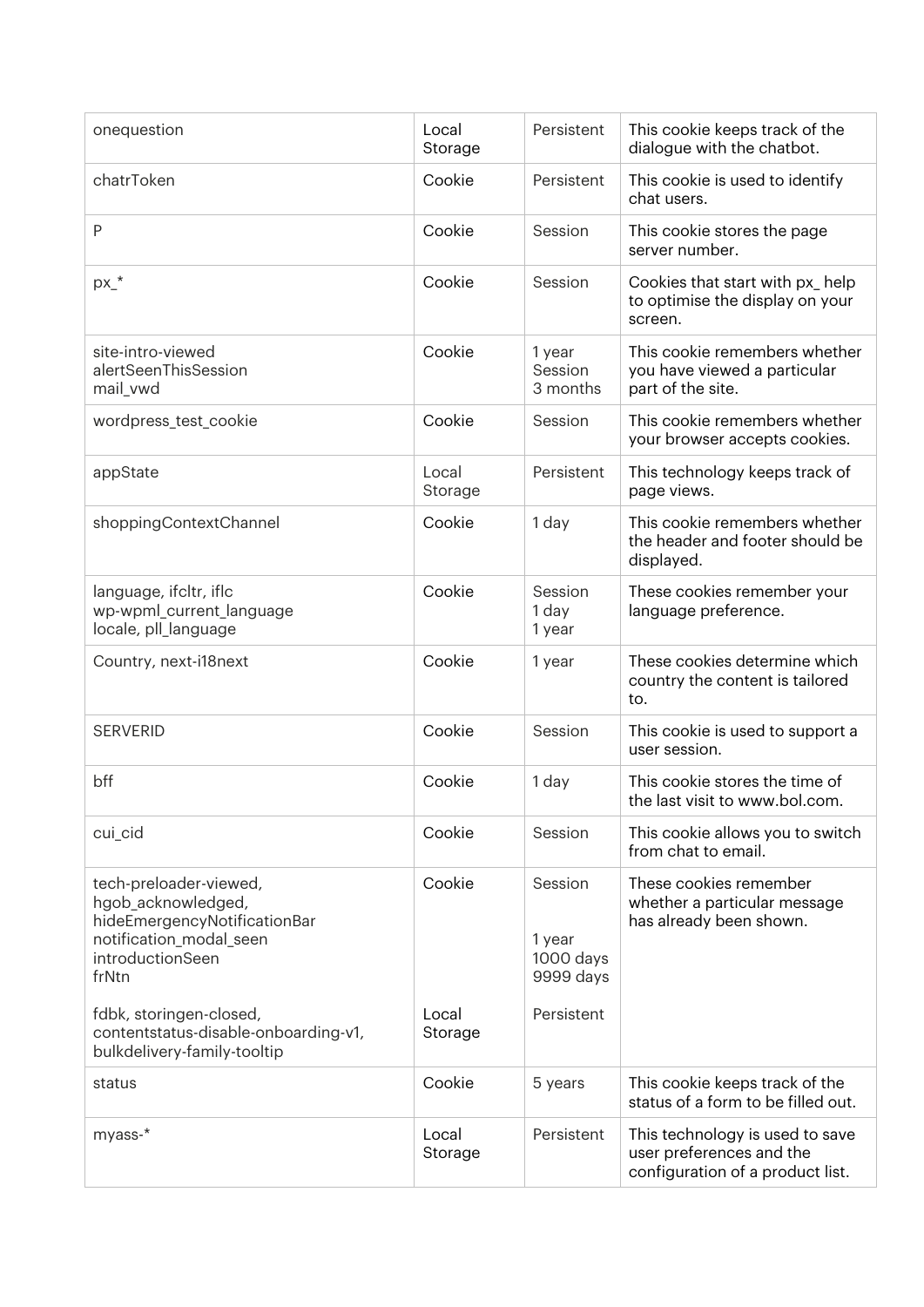| MyAssortment-offers                                                                         | Local<br>Storage   | Persistent                      | This technology saves the page<br>number and the sorting.                                                          |
|---------------------------------------------------------------------------------------------|--------------------|---------------------------------|--------------------------------------------------------------------------------------------------------------------|
| classification-redirect-uri                                                                 | Local<br>Storage   | Persistent                      | This technology contains the<br>address of a target page after<br>assigning a product group to an<br>item.         |
| content-eans                                                                                | Local<br>Storage   | Persistent                      | This technology saves a list of<br>item numbers (EAN) for editing<br>product information.                          |
| AntiXsrfToken, XSRF-*, nlbi_*, incap_ses_*<br>visid_incap_*<br><b>XSC</b>                   | Cookie             | Session<br>12 months<br>2 years | These technologies help to<br>secure the website.                                                                  |
| rc::*, _GRECAPTCHA                                                                          | Session<br>Storage | Session                         |                                                                                                                    |
| rc::*, XSC,<br>firebase:host:bol-com-cadeaukaarten-<br>prd.firebaseio.com                   | Local<br>Storage   | Persistent                      |                                                                                                                    |
| cachedAssets                                                                                | Cookie             | Session                         | These technologies are used to<br>keep track of which files from                                                   |
| async-css                                                                                   | Session<br>Storage | Session                         | the website have already been<br>loaded.                                                                           |
| red-assortment-grid:selected-grid                                                           | Local<br>Storage   | Persistent                      | This technology saves product<br>information.                                                                      |
| myassortment-poll-disabled,<br>contentstatus-feedback-disabled,<br>pcm-feedback-disabled-v1 | Cookie             | 2 months                        | These cookies ensure that you<br>will not keep receiving requests<br>for feedback after previous<br>participation. |
| bolConnectLastVisit                                                                         | Cookie             | 10 years                        | This cookie records when the<br>user was last on the feedback<br>page.                                             |
| $bc_$ *                                                                                     | Local<br>Storage   | Persistent                      | This technology saves user<br>feedback.                                                                            |
| font-cache<br>x-font-*                                                                      | Local<br>Storage   | Persistent                      | These technologies store<br>information about fonts that are<br>applied.                                           |
| cui:*                                                                                       | Local<br>Storage   | Persistent                      | These technologies store data<br>related to the chat.                                                              |
| site                                                                                        | Cookie             | Session                         | This cookie remembers which<br>part of the website the user is<br>on.                                              |
| .IDMANAGERAUTH                                                                              | Cookie             | Session                         | This cookie helps to<br>authenticate the user.                                                                     |
| ifbp                                                                                        | Cookie             | Session                         | This cookie remembers whether<br>the user is in edit mode.                                                         |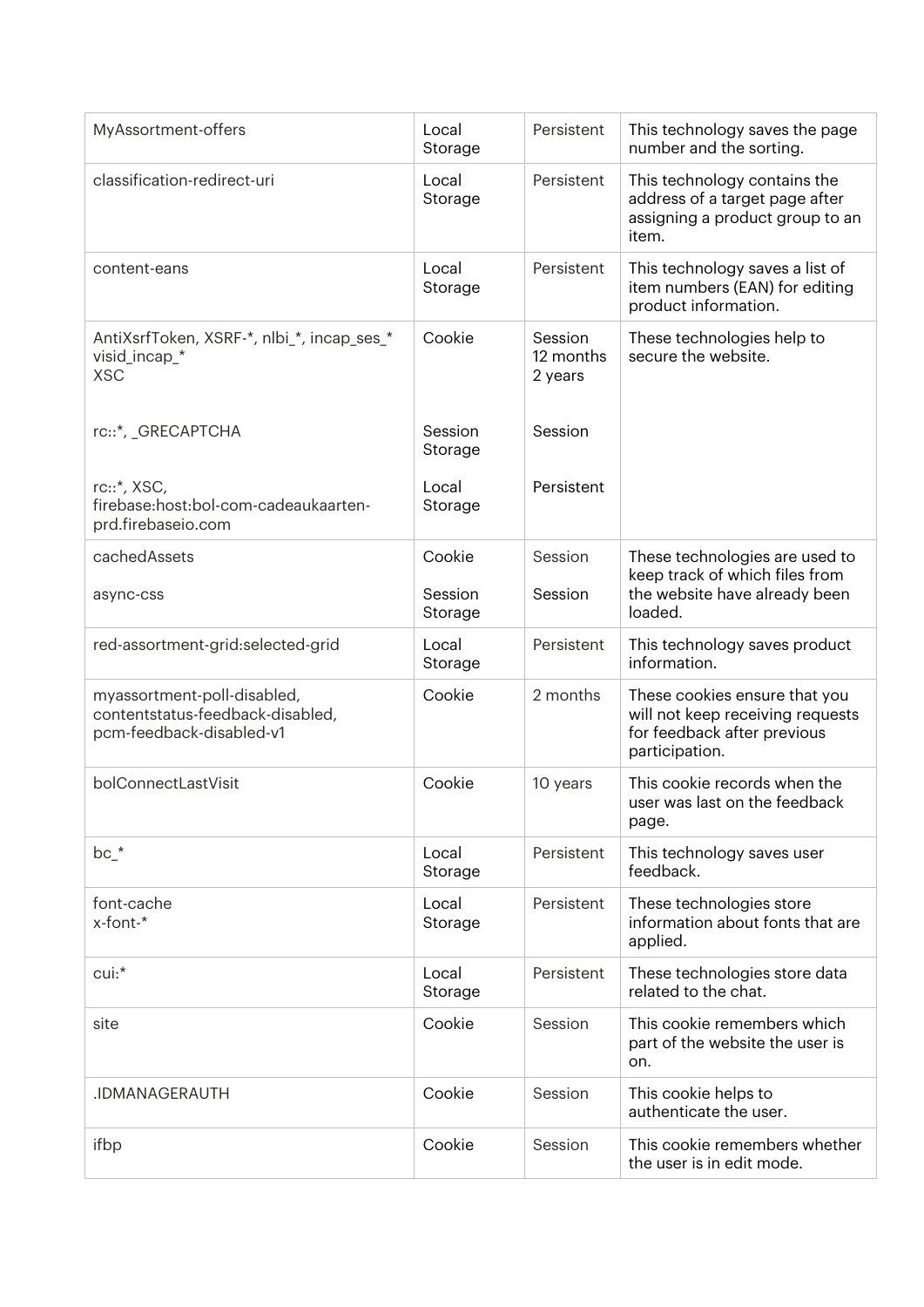| SessionTimeoutMs                                                                                                                                                        | Cookie                         | Session                       | This cookie is used to display a<br>timeout popup.                                                                                                                |
|-------------------------------------------------------------------------------------------------------------------------------------------------------------------------|--------------------------------|-------------------------------|-------------------------------------------------------------------------------------------------------------------------------------------------------------------|
| SortBy                                                                                                                                                                  | Cookie                         | Session                       | This cookie is used to remember<br>the desired sorting order in the<br>bol.com image bank.                                                                        |
| wordpress_logged_in_*,<br>wordpress_sec_*                                                                                                                               | Cookie                         | Session                       | These cookies ensure that you<br>remain logged in during a<br>session.                                                                                            |
| bolConsentChoices,<br>partnerplatformConsentChoices<br>APPID, cookie_consent,<br>visitedPage, bolDeviceId<br>banenDeviceId, careersDeviceId,<br>partnerplatformDeviceId | Cookie                         | Session<br>1 year<br>10 years | These cookies are connected<br>with granting and storing<br>consent.                                                                                              |
| autheos-embedcode<br>jwpltx.com                                                                                                                                         | Local<br>Storage<br>Web Beacon | Persistent<br>N/A             | We use these technologies to<br>show inspirational videos using<br>Autheos and JW Player Media<br>player (third-party software).                                  |
| debug                                                                                                                                                                   | Local<br>Storage               | Persistent                    | This technology is used during<br>the debugging process.                                                                                                          |
| <b>USER-TRACE</b>                                                                                                                                                       | Cookie                         | Persistent                    |                                                                                                                                                                   |
| mapbox.eventData                                                                                                                                                        | Local<br>Storage               | Persistent                    | This technology ensures the<br>correct functioning of the<br>winkelindebuurt.bol.com map.                                                                         |
| ARRAffinity*                                                                                                                                                            | Cookie                         | Session                       | This cookie is used to monitor<br>the browser's connection to the<br>server.                                                                                      |
| $^*$ _cflb*                                                                                                                                                             | Cookie                         | 1 day                         | This cookie ensures that the site<br>continues to work properly<br>during busy times.                                                                             |
| *_cfwaitingroom*                                                                                                                                                        | Cookie                         | 1 day                         | If the site cannot handle traffic,<br>this cookie determines whether<br>you should be placed in a<br>temporary waiting area until the<br>site is available again. |
| $^*$ _cf_bm*                                                                                                                                                            | Cookie                         | 30<br>minutes                 | This cookie helps to recognise<br>and block malicious bots from<br>the site.                                                                                      |
| *_cf_ob_info*<br>*_cf_use_ob*                                                                                                                                           | Cookie                         | 1 minute                      | This cookie helps our systems<br>determine where to retrieve our<br>data from when the site is busy.                                                              |
| tnsApp, tADu, tTDe, tTE, tMQ, tAE, t3D,<br>tADe, tPL, tC, tTDu, tTf                                                                                                     | Local<br>Storage               | Persistent                    | This technology keeps track of<br>data from the browser to<br>improve the performance of the<br>sliders on the website.                                           |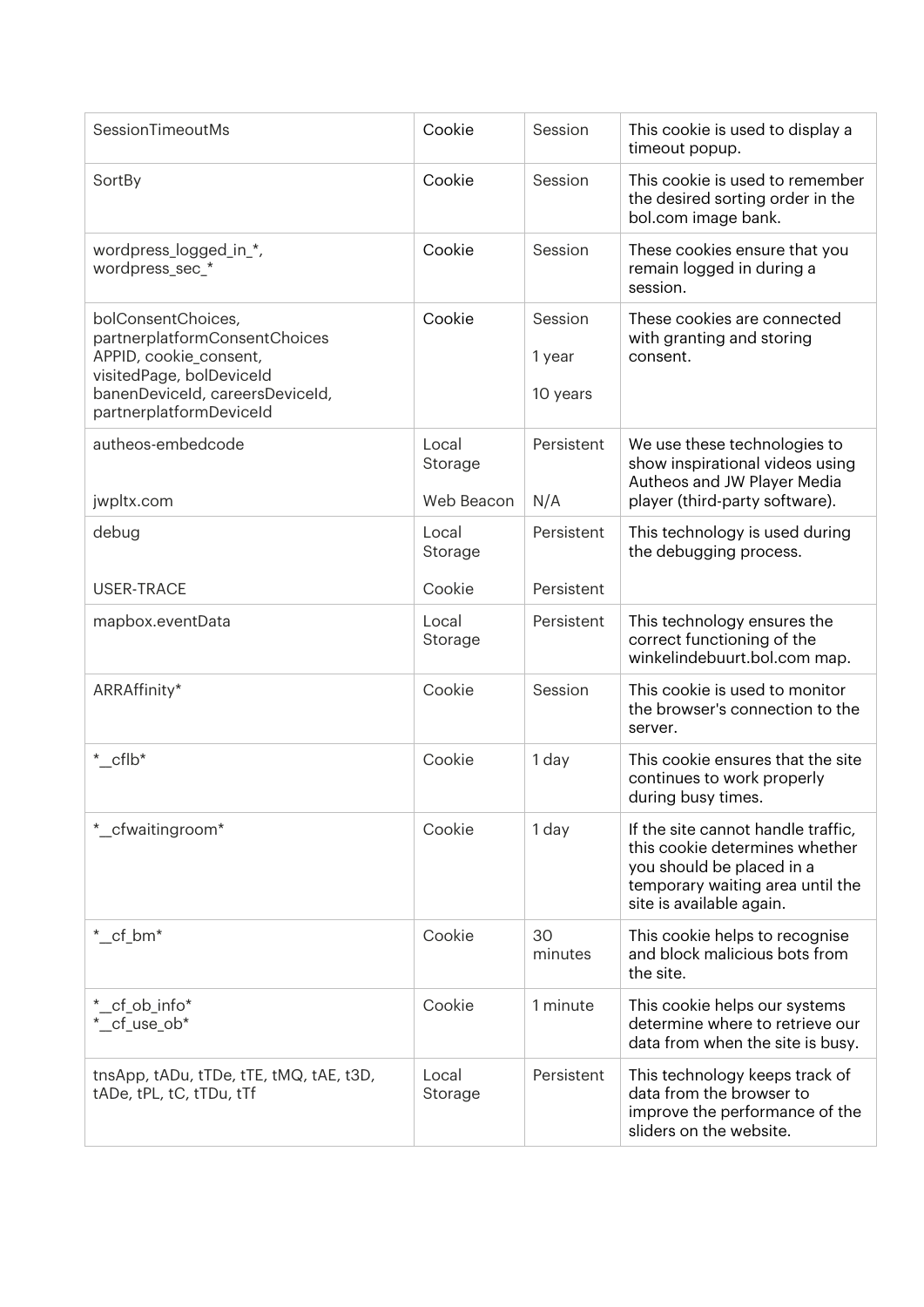| bol.com.comparatorData | Local<br>storage | Persistent | This technology keeps track of<br>which products a user wishes to<br>compare. |
|------------------------|------------------|------------|-------------------------------------------------------------------------------|
|------------------------|------------------|------------|-------------------------------------------------------------------------------|



Analytical cookies and cookie-like technologies Analytical cookies give us insight into the use of our webshop so we can

continue to improve our store.

| Name                                                            | Technology       | Duration                                 | Purpose                                                                                                                                                                                                                                                                                                                                                                                                                                                                                                                                 |
|-----------------------------------------------------------------|------------------|------------------------------------------|-----------------------------------------------------------------------------------------------------------------------------------------------------------------------------------------------------------------------------------------------------------------------------------------------------------------------------------------------------------------------------------------------------------------------------------------------------------------------------------------------------------------------------------------|
| $_9$ at*<br>_gid<br>$\lrcorner$ ga                              | Cookie           | Session<br>1 day<br>2 years              | These technologies belong to Google Analytics<br>360 (third-party software). With Google<br>Analytics, bol.com measures how the user<br>interacts with the website and how the user<br>found the bol.com website. Bol.com uses this<br>knowledge to improve the sites. Google<br>Analytics is the web analysis application that<br>analyses visitor behaviour on an aggregated<br>level. Based on the aggregated insights, the<br>application aims to improve the website for<br>visitors and match the preferences more<br>accurately. |
| bltgSessionId,<br>ajs_anonymous_id<br>ajs_user_id, ajs_group_id | Cookie           | Session<br>1 year                        | These technologies are used to take<br>measurements within a session of the browser.                                                                                                                                                                                                                                                                                                                                                                                                                                                    |
| bltg.s-bol.com/*.gif                                            | Pixel            | N/A                                      |                                                                                                                                                                                                                                                                                                                                                                                                                                                                                                                                         |
| s_fid<br>s_vi<br>s_pers, s_sess<br>s_uaid, s_cc, s_sq           | Cookie           | 5 years<br>2 years<br>1 month<br>Session | These technologies belong to Adobe Analytics<br>(third-party software), which we use to create<br>visitor statistics.                                                                                                                                                                                                                                                                                                                                                                                                                   |
| Adobe                                                           | <b>SDK</b>       | N/A                                      |                                                                                                                                                                                                                                                                                                                                                                                                                                                                                                                                         |
| usbl.*                                                          | Local<br>Storage | Persistent                               | These technologies are part of the Usabilla<br>(third-party software) research tool, which<br>helps us to make the website more user-<br>friendly and efficient.                                                                                                                                                                                                                                                                                                                                                                        |
| Google Firebase                                                 | <b>SDK</b>       | N/A                                      | This technology collects information about the<br>behaviour of the app users, which we use to<br>adapt and improve the app.                                                                                                                                                                                                                                                                                                                                                                                                             |
| rt                                                              | Cookie           | 1 week                                   | These technologies support Akamai (third-<br>party software) in measuring the performance<br>of the website for visitors, with the ultimate                                                                                                                                                                                                                                                                                                                                                                                             |
| _boomr_akamaiXhrRetry                                           | Local<br>Storage | Persistent                               | goal of guaranteeing optimal performance.                                                                                                                                                                                                                                                                                                                                                                                                                                                                                               |
| https://*.akstat.io                                             | Web<br>Beacon    | N/A                                      |                                                                                                                                                                                                                                                                                                                                                                                                                                                                                                                                         |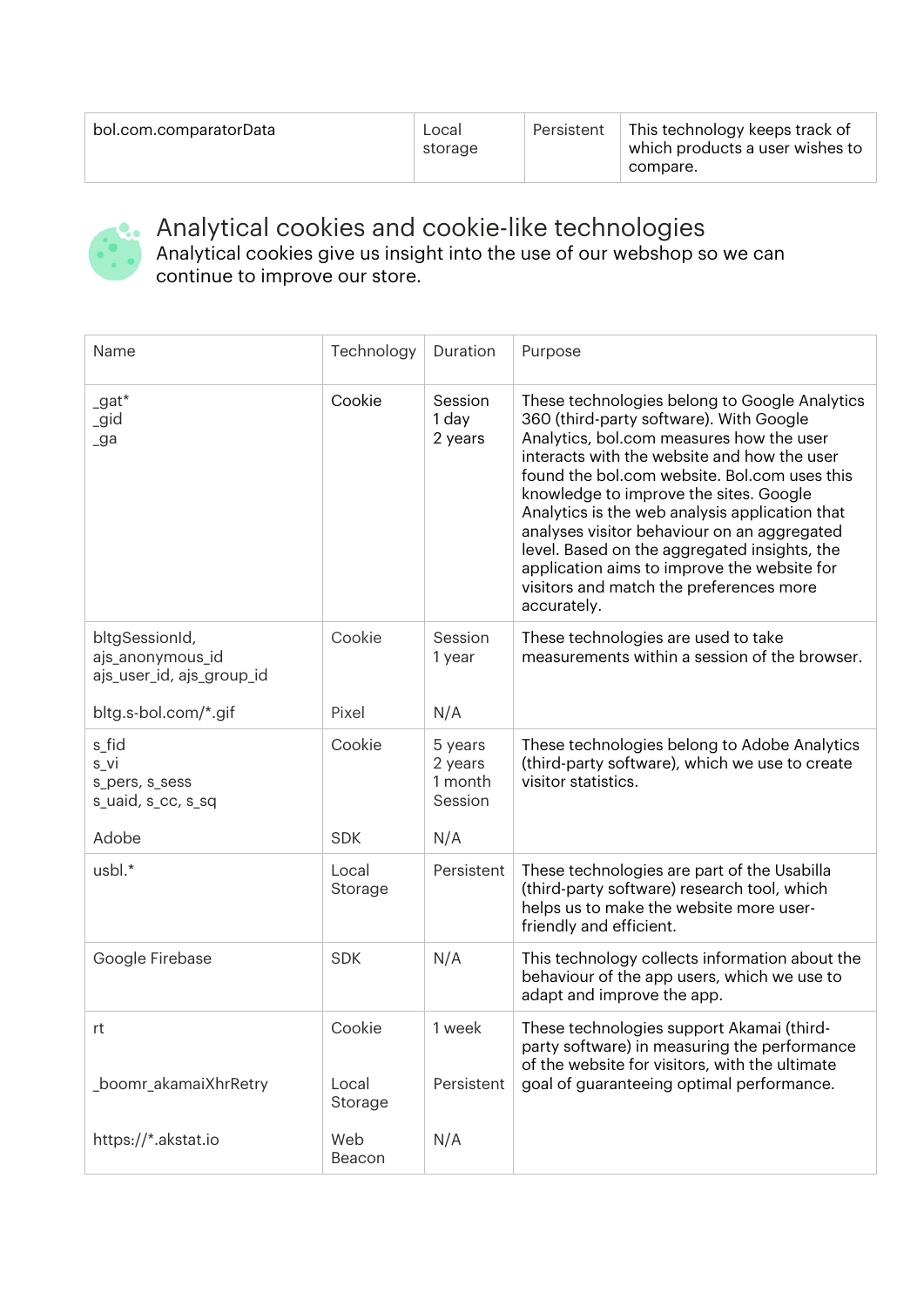| PerformanceTiming             | Cookie | Session | We use this cookie to measure the<br>performance of the Supply Chain Portal.                                                      |
|-------------------------------|--------|---------|-----------------------------------------------------------------------------------------------------------------------------------|
| <b>BOL_RFID, BOL_RFID_HIS</b> | Cookie | 1 week  | These are analysis cookies from the bol.com<br>Partner Program, the affiliate program of<br>bol.com.                              |
| Moat                          | Pixel  | N/A     | This technology belongs to Moat (third-party<br>software), which we use to count the number<br>of times an advertisement appears. |



## Marketing cookies and cookie-like technologies

Marketing cookies help us to ensure that you receive the most relevant offers on bol.com and third-party websites.

| Name                                                                                                                                     | Technology         | Duration                                               | Purpose                                                                                                                                                                                                            |
|------------------------------------------------------------------------------------------------------------------------------------------|--------------------|--------------------------------------------------------|--------------------------------------------------------------------------------------------------------------------------------------------------------------------------------------------------------------------|
| _gali, _gat*, _gd*, test_cookie<br>_ga, _ga_MY1G523SMZ<br>_gid<br>_gac_*, _gcl_au                                                        | Cookie             | Session<br>2 years<br>1 day<br>3 months                | These technologies support Google Gtag,<br>Google Analytics 360, Google Ads and<br>FloodLight Tags (third-party software) in<br>improving campaigns, displaying<br>advertisements that are as relevant as          |
| https://ad.doubleclick.net/ddm/<br>activity                                                                                              | Pixel              | N/A                                                    | possible on third-party websites, and<br>tracking conversion.                                                                                                                                                      |
| adjustedBounceRate,<br>pdpVisitedSession,<br>startSession, timeOnSite120,<br>uniqueSessionIdentifier                                     | Session<br>Storage | Session                                                |                                                                                                                                                                                                                    |
| https://*.google-analytics.com                                                                                                           | Web<br>Beacon      | N/A                                                    |                                                                                                                                                                                                                    |
| _gads<br><b>IDE</b><br><b>DSID</b><br>GoogleAdServingTest                                                                                | Cookie             | 2 years<br>14 months<br>14 days<br>Session             | These technologies support Google Ad<br>Manager (third-party software) in placing<br>advertisements. This enables us to ensure<br>that you don't always see the same<br>advertisements and that advertisements are |
| https://*.doubleclick.net,<br>https://*.2mdn.net,<br>https://pagead2.<br>googlesyndication.com,<br>https://tpc.<br>googlesyndication.com | Web<br>Beacon      | N/A                                                    | as relevant as possible.                                                                                                                                                                                           |
| 1P JAR, OGPC<br>APISID, HSID, SID, SAPISID<br><b>CONSENT</b><br><b>NID</b><br><b>SIDCC</b>                                               | Cookie             | 1 month<br>2 years<br>18 years<br>6 months<br>3 months | These are cookies from Google Adsense<br>(third-party software), which we use to<br>ensure that the advertisements you see on<br>Google Search are as relevant as possible.                                        |
| google_experiment_mod*                                                                                                                   | Local<br>Storage   | Persistent                                             |                                                                                                                                                                                                                    |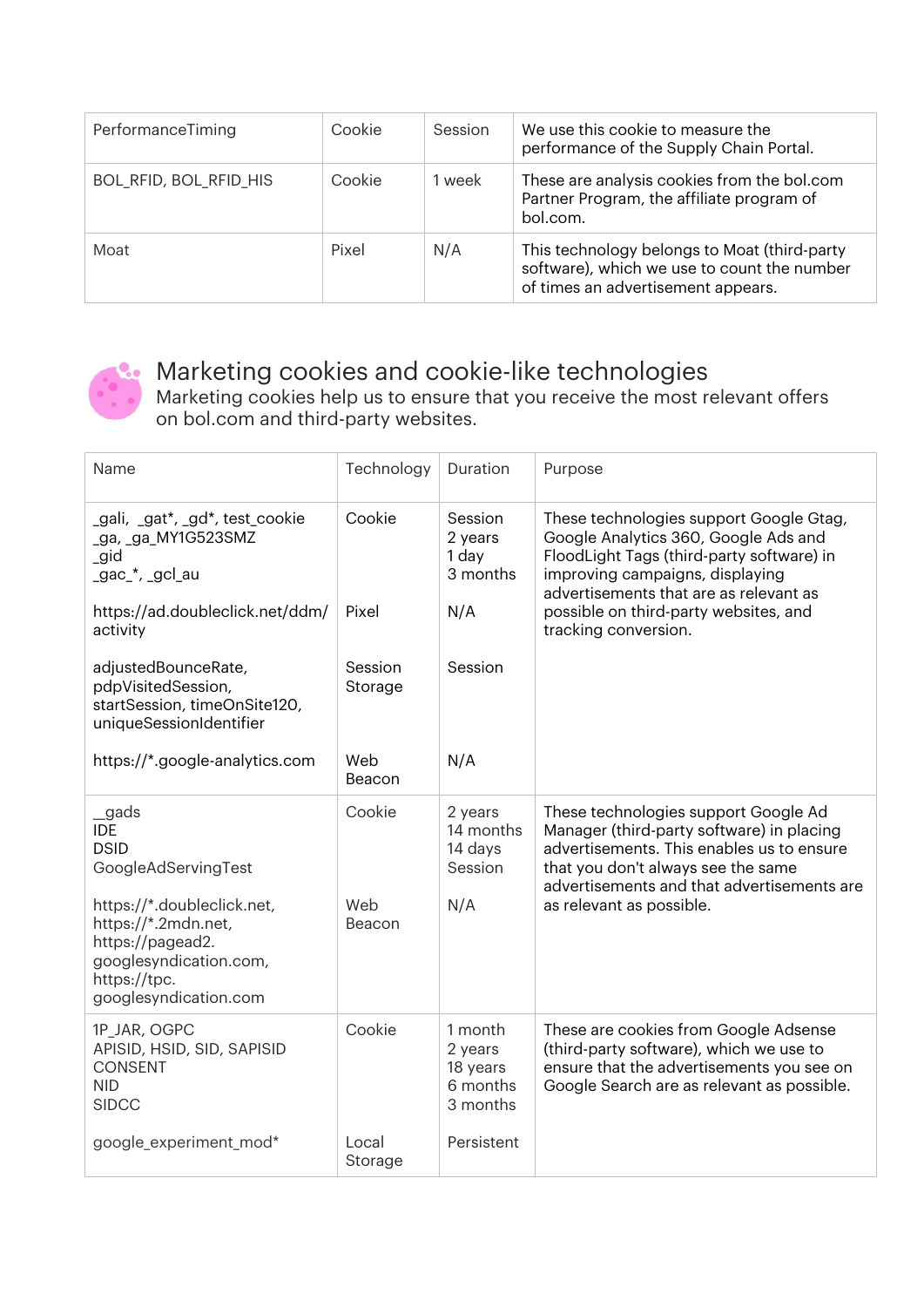| kppid<br>_kuid_, KBUI<br>$e^{\star}$                                                              | Cookie             | Session<br>6 months<br>2 days                                             | These technologies belong to the Salesforce<br>Data Management Platform (third-party<br>software). We use this to monitor surfing                                                             |
|---------------------------------------------------------------------------------------------------|--------------------|---------------------------------------------------------------------------|-----------------------------------------------------------------------------------------------------------------------------------------------------------------------------------------------|
| event.gif, pixel.gif                                                                              | Pixel              | N/A                                                                       | behaviour and display the most relevant<br>advertisements.                                                                                                                                    |
| _kxbolcom_*, kxbolcom_*                                                                           | Local<br>Storage   | Persistent                                                                |                                                                                                                                                                                               |
| setKruxConsent, krux_views                                                                        | Session<br>Storage | Session                                                                   |                                                                                                                                                                                               |
| https://*.krxd.net                                                                                | Web<br>Beacon      | N/A                                                                       |                                                                                                                                                                                               |
| AppsFlyer                                                                                         | <b>SDK</b>         | 6 months                                                                  | This technology analyses the effect of the<br>marketing messages used to promote the<br>bol.com app. Bol.com uses the results to<br>improve the use of media for marketing<br>communications. |
| [naamloos], wd<br>AA003<br><b>ATN</b><br>datr, sb<br>dpr<br>fr, $pl$ , $_fbp$<br>c_user           | Cookie             | Session<br>2 days<br>90 days<br>2 years<br>7 days<br>3 months<br>1 months | These technologies belong to Facebook<br>(third-party software) and are used to<br>display the most relevant advertisements to<br>visitors on Facebook.                                       |
| https://www.facebook.com                                                                          | Web<br>Beacon      | N/A                                                                       |                                                                                                                                                                                               |
| Airship                                                                                           | <b>SDK</b>         | 6 months                                                                  | This technology ensures that we send the<br>right notifications to the right app users.                                                                                                       |
| UserMatchHistory, BizoID<br>lidc<br>liscc<br>bcookie, bscookie, li_gc<br>linkedin_oauth_*<br>lang | Cookie             | 6 months<br>1 day<br>1 year<br>2 years<br>Session                         | We and LinkedIn (third-party software) use<br>these cookies to track visitors across<br>multiple websites in order to present<br>relevant advertisements based on their<br>preferences.       |
| api.linkedin.com/                                                                                 | Web<br>Beacon      | N/A                                                                       |                                                                                                                                                                                               |
| VISITOR_INFO1_LIVE<br><b>PREF</b><br>YSC, GPS                                                     | Cookie             | 6 months<br>1 year<br>Session                                             | We use these technologies to show<br>inspirational videos on YouTube (third-party<br>software). YouTube also uses them to<br>remember which videos you have seen.                             |
| yt*                                                                                               | Local<br>Storage   | Persistent                                                                |                                                                                                                                                                                               |
| yt*                                                                                               | Session<br>Storage | Session                                                                   |                                                                                                                                                                                               |
| img.youtube.com,<br>www.youtube.com                                                               | Web<br>Beacon      | N/A                                                                       |                                                                                                                                                                                               |